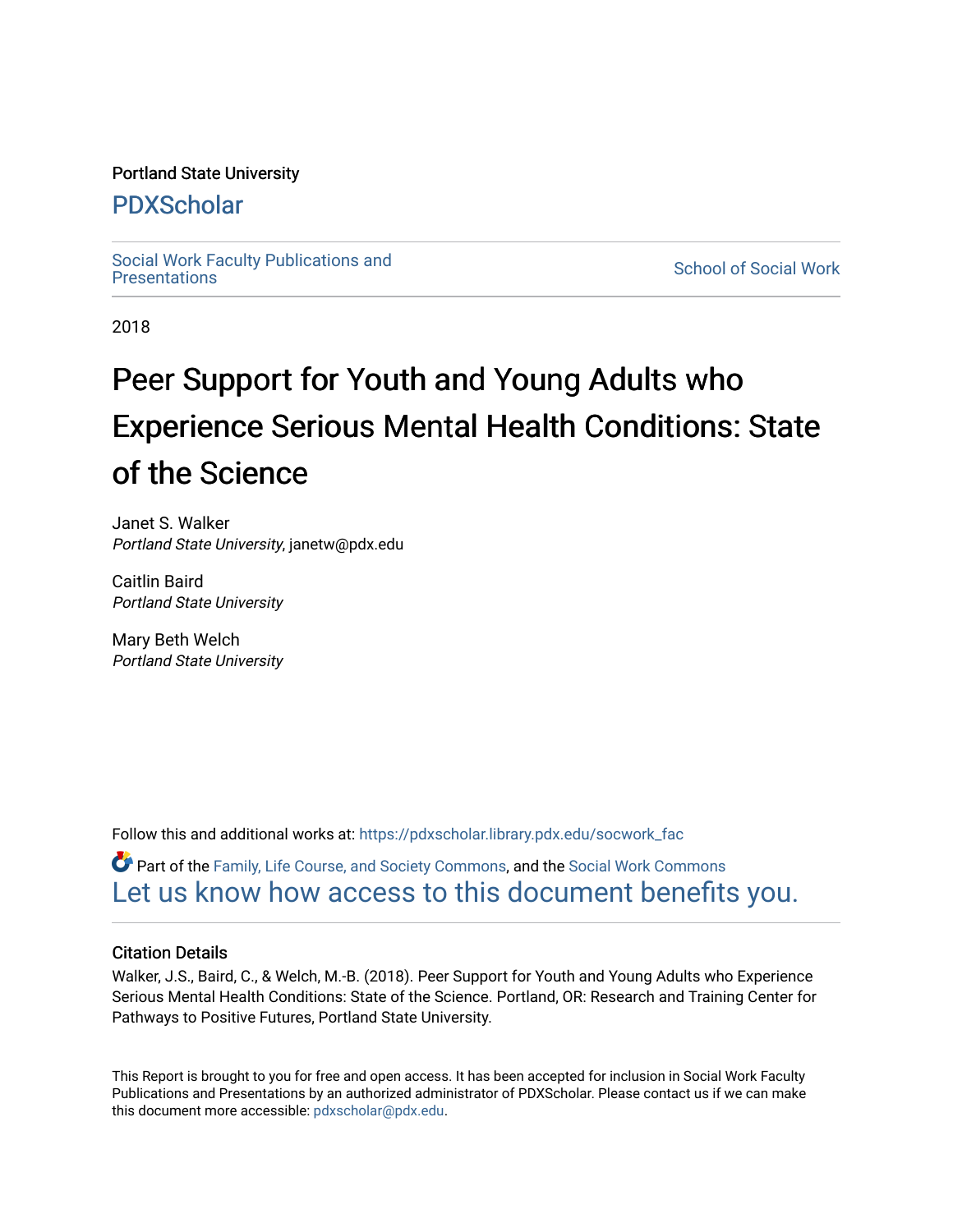# Peer Support for Youth and Young Adults who Experience Serious Mental Health Conditions: State of the Science

*By Janet Walker, Caitlin Baird, & Mary Beth Welch*

P eer support for youth and young adults who experience serious mental health conditions (SMHCs) is rapidly growing in popularity as an addition to the mental health service array in communities around the United States. Research focusing on various aspects of the youth/young adult peer support role has been accruing in recent years; however, many questions remain regarding how the role is defined and supported, and what sort of outcomes can and should be expected once peer support is implemented as a service. This brief reviews the research literature that bears on these topics, describes how current work at Pathways RTC is helping to build new knowledge about peer support, and outlines implications for a research agenda going forward.

#### Peer support roles and functions

Peer support is a quickly emerging workforce in mental health services generally (Cronise, Teixeira, Rogers, & Harrington, 2016; Lloyd-Evans et al., 2014; Myrick & del Vecchio, 2016), and increasing its availability has been advocated by service users, researchers, and government commissions (Faulkner & Bassett, 2012; Halvorson & Whitter, 2009; Myrick & del Vecchio, 2016; U.S. Department of Health and Human Services, 2004). Peer support is based on the idea that people who have experienced and overcome a particular type of adversity can serve

as source of support, encouragement and hope to others experiencing similar situations, and may also be uniquely positioned to promote service engagement (Davidson, Chinman, Sells & Rowe, 2006; Myrick & del Vecchio, 2016; Lloyd-Evans, et al., 2014).

There has been speculation in the research literature that peer support may be uniquely useful in the context of providing services to youth and young adults with SMHCs, because existing services and systems do not adequately attract, engage or serve young people (Biddle, Donovan, Sharp, & Gunnell, 2007; Davis, 2007; Jivanjee, Kruzich, & Gordon, 2007;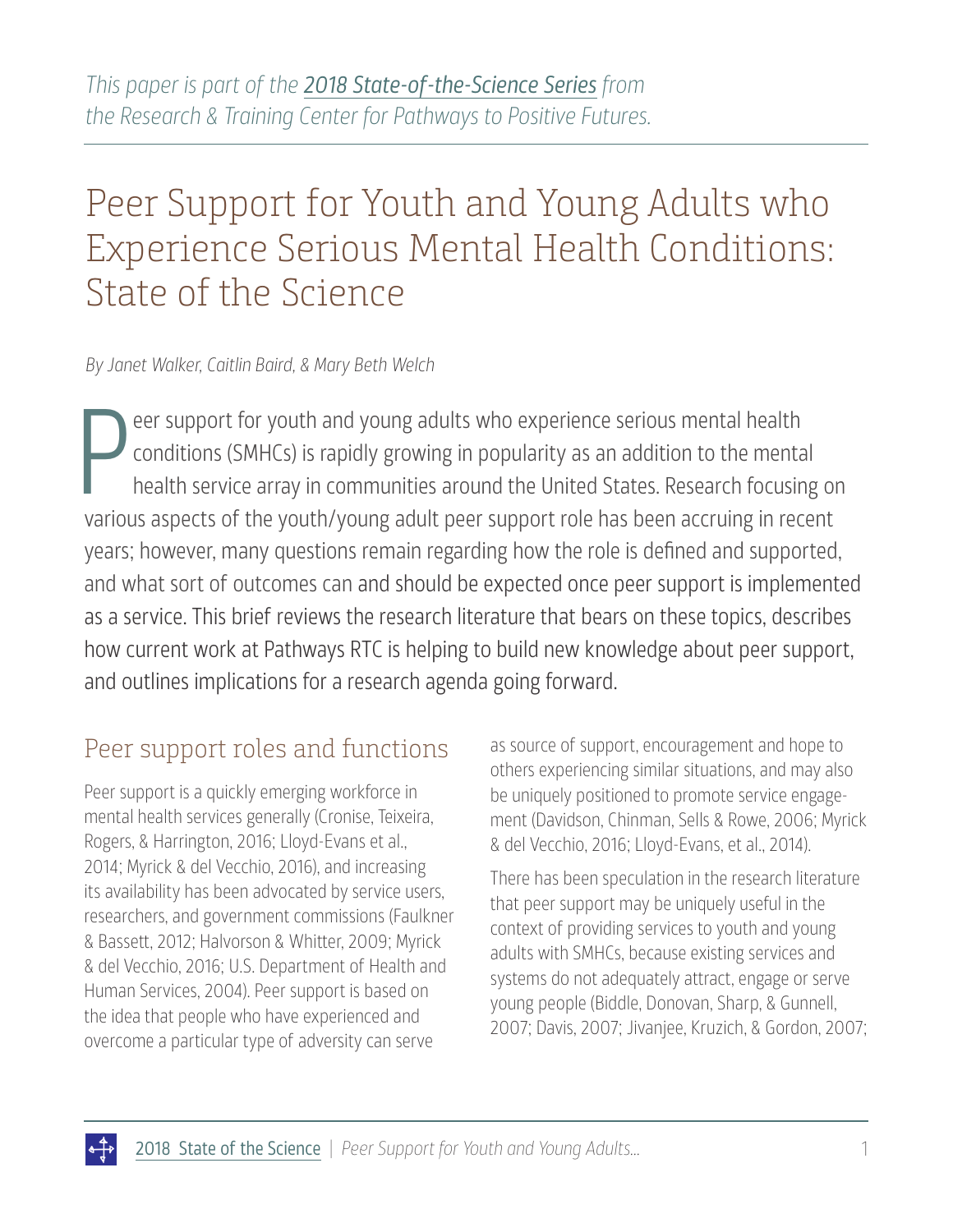Vogel, Wade, & Hakke, 2006). What is more, systems-experienced young people themselves see peer support as one of the most important remedies for these service deficiencies (Strachan, Gowen, & Walker, 2009; Walker, et al., 2013). Peer support may also be uniquely helpful in a bridging/brokering role with youth and young adults because of peers' potential to help build better understanding between adult providers and young people receiving services, and

> **Peer support may be uniquely useful in the context of providing services to youth and young adults with SMHCs.**

to assist young people in navigating through disconnected child and adult service systems (Gopalan, et al., 2017).

To date, most of what has been hypothesized regarding unique aspects of the youth/young adult peer support role remains speculative, and there has been little theoretical clarification of specific ways in which peer support for young people might differ from peer support for adults in general. However, this has not deterred researchers and providers from starting to explore—and to some extent, to evaluate—a variety of roles and functions for youth/young adult peer support providers. In a recent scoping review, Gopalan and colleagues (Gopalan et al., 2017). identified from published and unpublished literature a total of 30 programs that included a youth/young adult peer support component. Of these, 20 included

peer support as a part of interventions or programs that were provided by non-peer providers, and that were intended to improve emotional/behavioral functioning and/or to support transition to adulthood. The remaining 10 programs were fully peer delivered, and all focused exclusively on advocacy for systems change. Gopalan and colleagues identified the functions performed by peers in the programs, with the most common function being *instruction/ skills development/mentoring* (present in 24 of the 30 programs), followed by *information, advocacy* and *action planning/priority setting* (present in 18, 17 and 11 of the programs, respectively). As the article points out, these functions had previously been identified in the adult peer support literature, so while the scoping review does clarify the functions that are most typically included within the peer support roles, it does not provide information about whether or how these roles may be qualitatively different from adult peer support roles.

#### Research on impacts of peer support

Despite the growing popularity of peer support in mental health services, there is only limited evidence of its effectiveness, and research assessing effectiveness comes almost exclusively from studies examining peer support for adults. The most rigorous research available, as summarized by Lloyd-Evans et al. (2014), provides "little evidence" of effectiveness. However, less rigorous studies have have found that peer support services can have positive impacts in a variety of areas, including hope and belief in the possibility of recovery; empowerment and increased self-esteem; self-efficacy and self-management of difficulties; social inclusion; engagement; and increased social networks (Repper & Carter, 2011;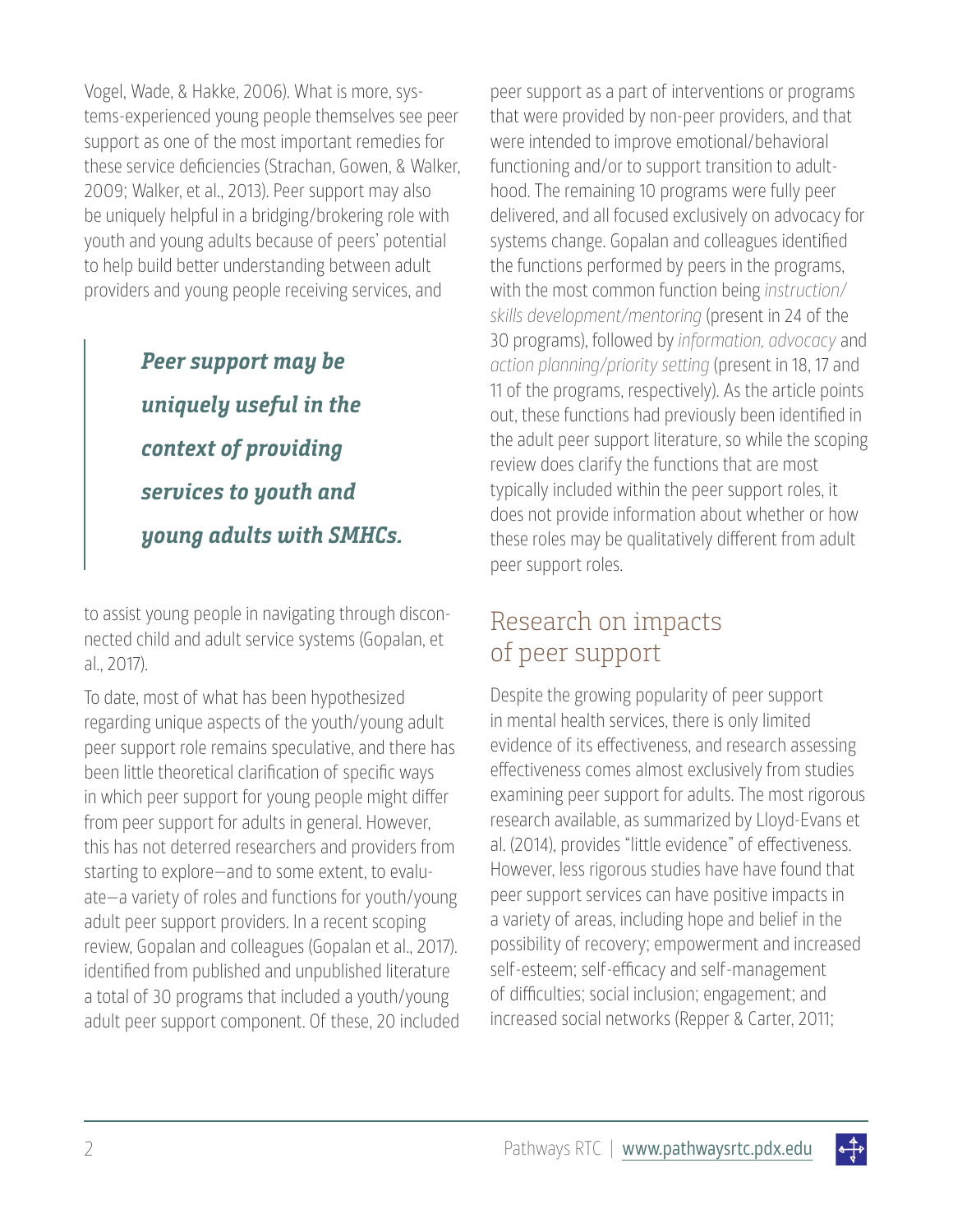Davidson, Bellamy, Guy, & Miller, 2012). Additionally, there have been a number of studies comparing peer and non-peer staff who are functioning in the same conventional service provider role, e.g., case manager, rehabilitation staff, or outreach worker. In these studies, peer staff were generally found to perform at least as well as non-peer staff; what is more, a subset of studies found that peer staff were actually superior in terms of promoting outcomes in areas such as engagement, and reductions in hospitalizations and inpatient days (Davidson et al., 2012).

Virtually no research addresses the impact of peer support implemented specifically for youth or young adults with SMHCs (Gopalan et al., 2017). However, Ansell and Insley (2013) list a number of programs, not specifically mental health programs, that incorporated peer support services for youth,

> **Peer staff were actually superior in terms of promoting outcomes in areas such as engagement, and reductions in hospitalizations and inpatient days.**

and that reported positive evaluation findings; and Radigan et al. (2014) found that young people with mental health conditions who had access to peer advocates—as compared to those who lacked such access—had more favorable views regarding access to services, appropriateness of services and participation in services, as well as higher overall/global satisfaction. Regarding the 30 programs included in their scoping review, Gopalan, et al. concluded that "this review manifested that few programs employed rigorous research designs, with only three (10%) programs using randomized controlled designs. At the same time, none of these studies were designed to evaluate the unique contribution of [youth peer support services] in the context of other program components, nor were there specific hypotheses testing particular models of peer services. (p. 105)"

## Challenges in research and implementation

Discussions of the implications of existing research are remarkably consistent in their descriptions of the challenges that need to be overcome in order to ensure high quality research and implementation for peer support roles in mental health. As might be expected, given that the bulk of the literature on peer support in mental health focuses on adults, most of the recommendations are neither specific to—nor specifically inclusive of—youth/young adult peer support. However, where recommendations specifically for youth/young adult peer support do exist they tend to echo those for adult peer support. Some exceptions to this general pattern are noted within the relevant topics, below.

Understanding the role. Not surprisingly, given documentation of the wide range of roles and functions that are described as peer support, a frequently-cited challenge is the lack of specification regarding peer support role/s. For example, both Repper and Carter (2011) and Lloyd-Evans, et al. (2014) cite the lack of clarity regarding the peer support role/s as a main barrier to better research and to wider and more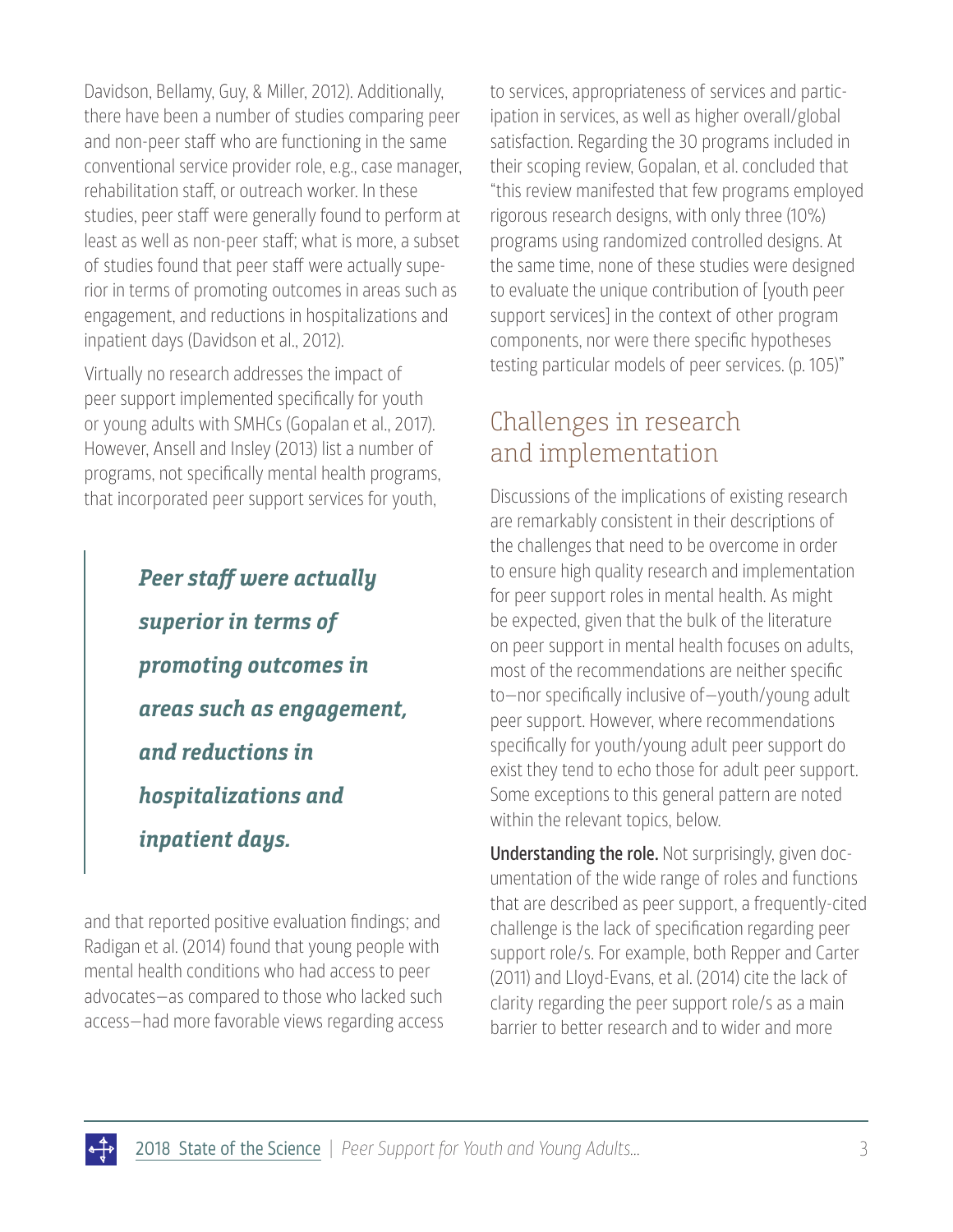effective implementation of peer support within the array of mental health services. Kemp and Henderson (2014) and Daniels, et al. (2010) make a similar point, highlighting the need to provide clarity around peer support role expectations. Indeed, qualitative research confirms that peer support providers are themselves unclear about their roles and tasks (Cronise et al., 2016; Kemp & Henderson, 2014). Regarding

> **For peer specialists, it is ideal that they be supervised by someone who has previously held the role and who has worked as a peer specialist.**

peer support for youth and young adults specifically, role clarity is also consistently mentioned as a challenge (Delman & Klodnick, 2017, 2016; Gopalan et al., 2017), and one that contributes to several other challenges as described below.

Challenges stemming from a lack of role clarity are compounded by a lack of clear specification regarding the mechanisms of change and the unique contribution of "peerness" (i.e., the unique aspects of peer roles) to outcomes, both for adult peer support providers and for youth/young adult peer support providers specifically (Delman & Klodnick, 2017; Gopalan et al., 2017; Silver, Nemec, & Hampshire, 2016). This leads to recommendations that the next phase of designing and evaluating peer support interventions (or intervention enhancements/

add-ons) should include a focus on understanding and capitalizing on what is unique to the role; as well as a focus on measuring the outcomes that should be most particularly influenced by the receipt of peer support, such as hope, empowerment, self-esteem, self-efficacy, treatment engagement/ therapeutic alliance, and social networks (Gopalan et al., 2017; Delman & Klodnick, 2017). However, efforts to clearly define peer support roles are complicated by fundamental philosophical arguments regarding extent to which clarifying and standardizing the role may undermine its effectiveness as a form of support that is qualitatively different from non-peer services; yet without standardization and the ability to assess fidelity, it is unclear how to ensure that peer support roles will be carried out with high quality (Rogers & Swarbrick, 2016; Silver et al., 2016).

Training and supervision. A lack of clarity regarding peer support role/s contributes in obvious ways to difficulty in training and supervising peers to undertake the work. Similarly, the lack of clarity regarding specific mechanisms of change gives rise to challenges around training and supervision for issues related to peerness, and specifically how to operationalize in practice what are generally seen as core functions of the role, such as inspiring hope, role modelling, building social networks and strategic self-disclosure (Gopalan et al., 2017; Delman & Klodnick, 2016; Myrick & del Vecchio, 2016).

For peer specialists, it is ideal that they be supervised by someone who has previously held the role and who has worked as a peer specialist, though this is rarely the case (Silver, Nemec, & Hampshire, 2016). Thus, supervisors are often seen by peer support providers as not clearly understanding the peer support role, which makes it difficult for supervisors to provide support and skill development, particularly relative to the unique aspects of peer roles, and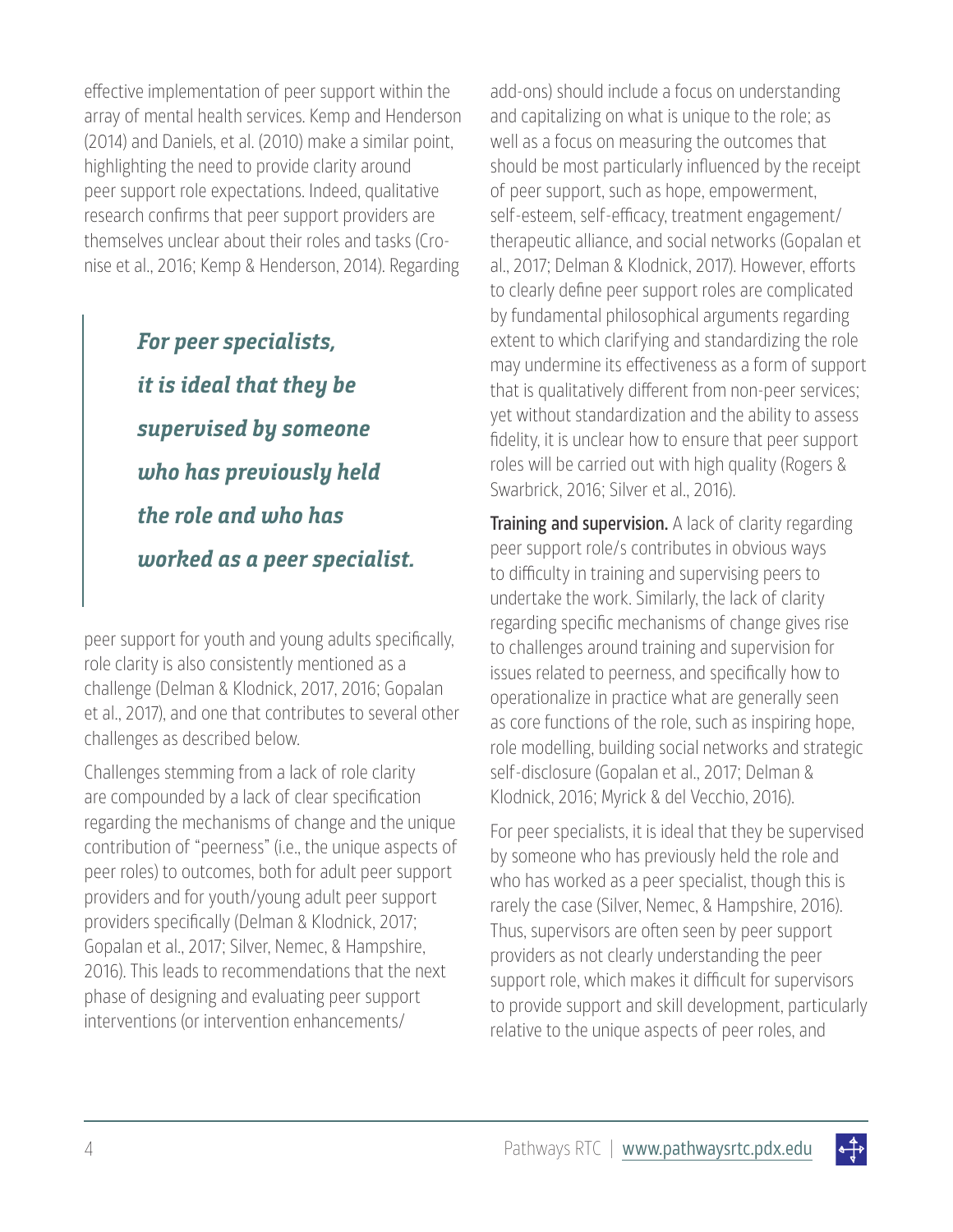contributes to conflicting role expectations (Kemp & Henderson, 2014).

Regarding youth and young adults specifically, there is recognition that training and supervision should be tailored to young adults' unique needs and stage of development (Gopalan, et al., 2017; Delman & Klodnick, 2016, 2017). What is more, young adult peer support providers often have limited or no prior work experience, and thus need support in developing professional skills such as time management and communication skills (Research and Training Center on Pathways to Positive Futures, 2013a). Thus, existing training and supervision strategies utilized in adult and family peer-to-peer models likely need significant adaptation in order to be optimal for young adults.

Relationships with colleagues. Numerous commentaries in the literature point to significant friction between peer and non-peer staff as one of the central challenges to implementing the role successfully. A lack of role clarity is cited as a significant contributor to this problem. Often, organizations do not clearly understand and/or articulate the role and value of the peer support providers to other staff. This can result in a variety of misunderstandings that can lead to non-peer staff members stigmatizing, ostracizing or disrespecting peer staff (Cronise et al., 2016; Daniels et al., 2010; Dixon, Krauss, & Lehman, 1994; Kemp & Henderson, 2014; Myrick & del Vecchio, 2016). Indeed, one study focused on the perceptions of peer staff found that their top work-related challenge was non-peer staff members' lack of understanding of the peer support role, which led peer staff to experience a sense of exclusion. These tensions are likely even more pronounced for young adult peer support providers, who report feeling ignored and belittled by colleagues, which in turn can lead to increased job stress (Delman & Klodnick, 2017).

### Response to challenges, research at Pathways RTC, and next steps

Anecdotal evidence and information from the internet indicates that there are a number of stakeholder groups engaged in responding to these challenges. In particular, work is underway to adapt existing adult peer support curricula to be more developmentally appropriate and to better meet the training needs of young adult peer support staff; however, evaluations of these efforts have yet to be published.

Providing high-quality, developmentally appropriate training is not likely to be sufficient for producing skilled peer support, however. It is generally known that training alone, while it may increase knowledge, is extremely unlikely to produce skilled practice (Davis & Davis, 2009; Sholomskas, et al., 2005; Lyon, et al., 2011; Carroll & Rounsaville, 2007; Beidas & Kendall, 2010). In contrast, effective training approaches often involve multifaceted strategies including a treatment manual, multiple days of intensive workshop training, ongoing coaching, live or taped review of client sessions, supervisor trainings, booster sessions, and the completion of one or more training cases (Herschell et al., 2010). The follow-up coaching—provided either by designated coaches or by supervisors—is particularly essential for learning new practice, and should include observation of practice (either live or via audio- or video recording) and provision of feedback in a manner that is connected to the intervention theory and based on objective criteria (Beidas & Kendall, 2010; Garland, 2013; Herschell et al., 2010; Milne et al., 2011; Rakovshik & McManus, 2010).

This kind of comprehensive support is likely even more important for young adults training to be peer support providers, since they do not have prior experience delivering interpersonal interventions.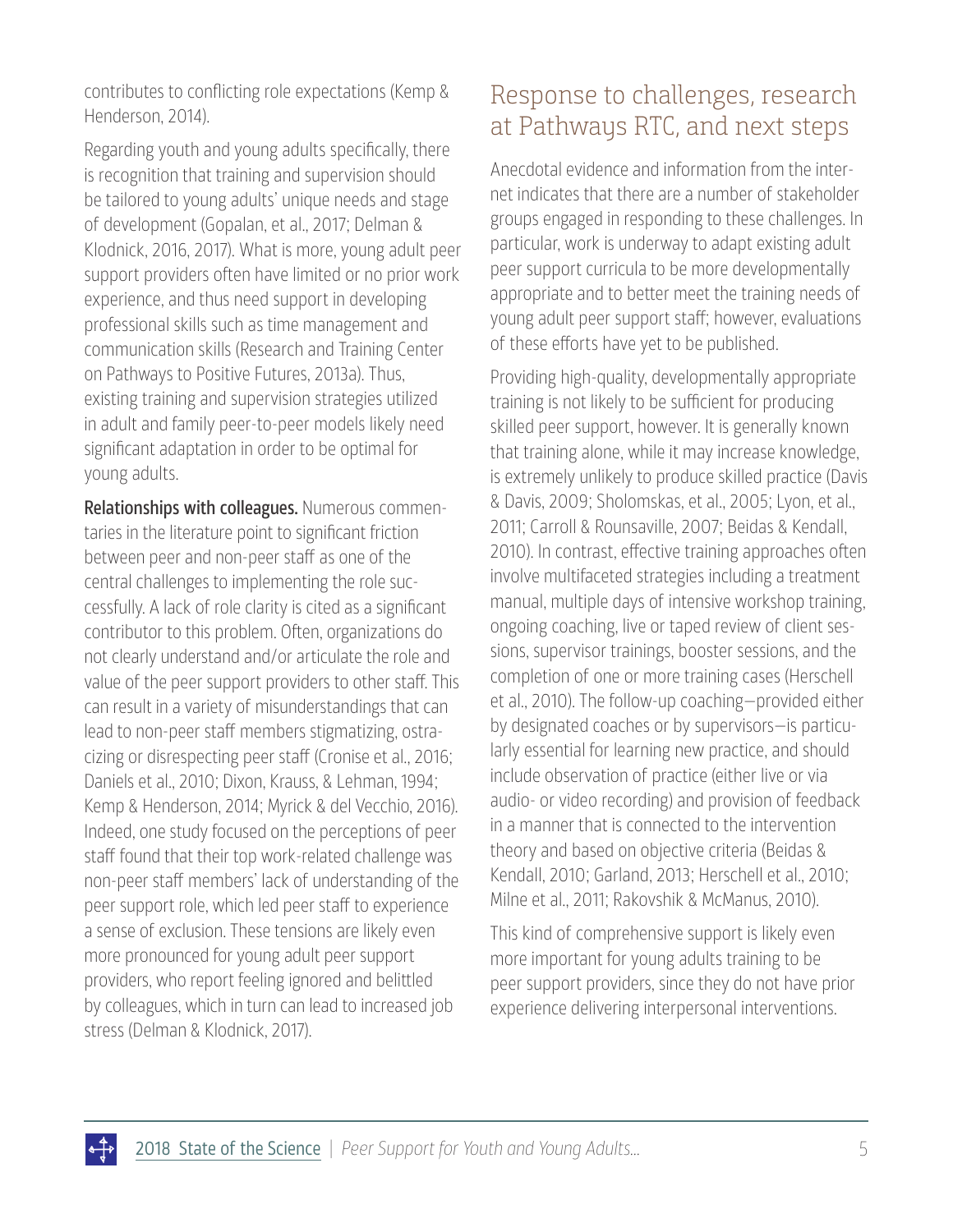However, providing comprehensive support for skill acquisition is likely to be particularly difficult for young adult peer support providers, since, as noted previously, organizations find it difficult to access coaches, trainers and supervisors who have provided peer support in the past, and who understand the role and how to build skills that are particular to the unique aspects of the role. More generally, the cost of providing comprehensive support has proven to be a major barrier to implementation of training and coaching best practices (Herschell et al., 2010; Lyon et al., 2011).

> **Peer support providers participating in AMP+ enhancement demonstrated significant increase in relevant skills, decreased job stress, and increased confidence in their capacity to promote self-determination.**

Pathways RTC is exploring a response to these challenges by developing and testing an enhancement for the youth/young adult peer support role called *AMP+*. *AMP+* is an adaptation and extension of the empirically-supported *Achieve My Plan* enhancement (i.e., "original" *AMP*; Walker, Seibel, & Jackson, 2017) that is designed to be implemented by

providers who work with youth and young adults to build self-determination and create person-centered plans (e.g., transition, treatment, Wraparound or other types of service/support plans). *AMP+* responds to challenges noted here by providing a clear model for practice and reliable fidelity assessment; comprehensive training and coaching via the internet and a proprietary web-based platform so as to comply with best practices while keeping costs down; training and coaching provided by peers experienced in these roles; and clear definition of skills related to "peerness." In a recently completed study, peer support providers participating in *AMP+* enhancement demonstrated significant increase in relevant skills, decreased job stress, and increased confidence in their capacity to promote self-determination and to support young people to create and carry out plans and activities in service of personally meaningful goals. [More information on the AMP+ study](https://www.pathwaysrtc.pdx.edu/p5-achieve-my-plan-plus) can be found in the project description.

In sum, while there are many challenges associated with implementing peer support for youth and young adults, there are also well-informed and creative responses to these challenges being developed. This work contributes to optimism that peer support programs can and will be successful when peers are provided with appropriate practice models, training and supervision; when mental health professionals are educated about the roles and benefits of peer support; and when measures are taken to reduce peer support providers' isolation by ensuring that they are seen as a critical part of efforts to promote mental health and wellness, as well as successful transitions to adult roles and responsibilities.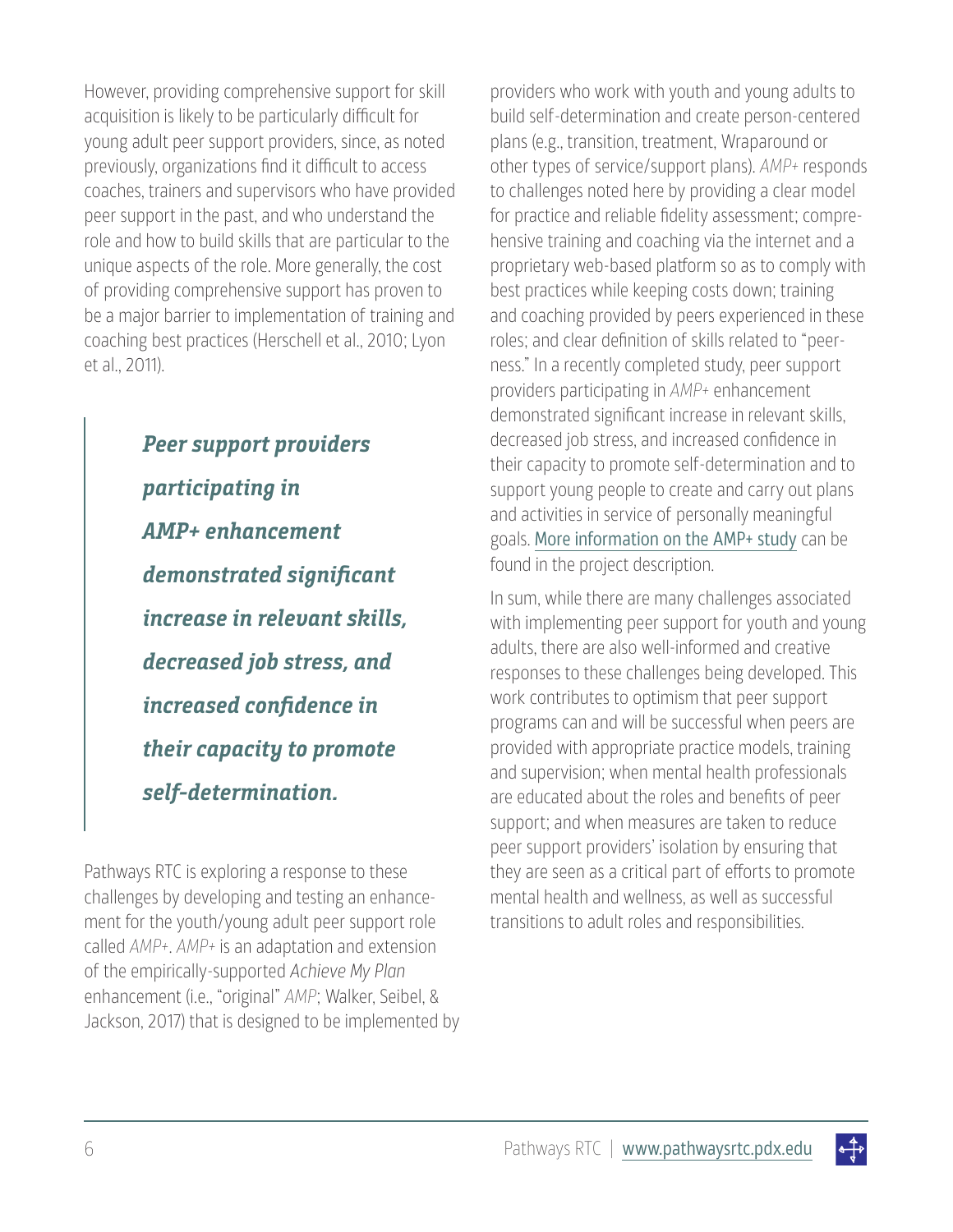#### References

- Ansell, D.I., & Insley, S.E. (2013). *Youth peer-to-peer support: A review of the literature*. Retrieved June 3, 2016, from [http://www.youthmovenational.org/](http://www.youthmovenational.org/images/downloads/YouthPeertoPeerLiteratureReviewFINAL.pdf) [images/downloads/YouthPeertoPeerLiteratureRe](http://www.youthmovenational.org/images/downloads/YouthPeertoPeerLiteratureReviewFINAL.pdf)[viewFINAL.pdf](http://www.youthmovenational.org/images/downloads/YouthPeertoPeerLiteratureReviewFINAL.pdf)
- Beidas, R.S., & Kendall, P.C. (2010). Training therapists in evidence-based practice: A critical review of studies from a systems-contextual perspective. *Clinical Psychology Science Practice, 17*, 1–30.
- Biddle, L., Donovan, J., Sharp, D., & Gunnell, D. (2007). Explaining non-help-seeking amongst young adults with mental distress: A dynamic interpretive model of illness behavior. *Sociology of Health & Illness, 29*(7), 983-1002.
- Carroll, K.M., & Rounsaville, B.J. (2007). A vision of the next generation of behavioral therapies research in the addictions. *Addiction, 102*, 850–862.
- Cronise, R., Teixeira, C., Rogers, E., & Harrington, S. (2016). The peer support workforce: Results of a national survey. *Psychiatric Rehabilitation Journal, 39*(3), 211–221.
- Daniels, A., Grant, E., Filson, B., Powell, I., Fricks, L., Goodale, & L. (Ed), (2010). *Pillars of peer support: Transforming mental health systems of care through peer support services*. Retrieved from [http://www.pillarsofpeersup](http://www.pillarsofpeersupport.org)[port.org](http://www.pillarsofpeersupport.org)
- Davidson, L., Bellamy, C., Guy, K., & Miller, R. (2012). Peer support among persons with severe mental illnesses: A review of evidence and experience. *World Psychiatry: Official Journal of the World Psychiatric Association (WPA), 11*(2), 123–8.
- Davidson, L., Chinman, M., Sells, D., & Rowe, M., (2006). Peer support among adults with serious mental illness: a report from the field. *Schizophrenia Bulletin, 32*, 443-450.
- Davis, D.A., & Davis, N. (2009). Educational interventions. In S. Straus, J. Tetroe, & I.D. Graham (Eds.), *Knowledge translation in health care: Moving from evidence to practice* (pp. 113–123). Oxford, England: Wiley-Blackwell.
- Davis, M. (2007). *Pioneering transition programs: The establishment of programs that span the ages served by child and adult mental health*. Rockville, MD: Substance Abuse and Mental Health Services Administration, Center for Mental Health Services.
- Delman, J., & Klodnick, V.V. (2017). *Effectively employing young adult peer providers: A toolkit*. Worchester, MA. The Learning and Working Center, Transitions RTC. Retrieved from [https://www.umassmed.edu/globalas](https://www.umassmed.edu/globalassets/transitionsrtc/publications/effectivleyemployingyoungadultpeer)[sets/transitionsrtc/publications/effectivleyemploy](https://www.umassmed.edu/globalassets/transitionsrtc/publications/effectivleyemployingyoungadultpeer)[ingyoungadultpeerproviders\\_a\\_toolkit.pdf](https://www.umassmed.edu/globalassets/transitionsrtc/publications/effectivleyemployingyoungadultpeer)
- Delman, J., & Klodnick, V.V. (2016). Factors supporting the employment of young adult peer providers: Perspectives of peers and supervisors. *Community Mental Health Journal, 53*(7), (811-822).
- Dixon, L., Krauss, N., & Lehman, A. (1994). Consumers as service providers: The promise and challenge. *Community Mental Health Journal, 30*(6), 615–625.
- Faulkner A., & Basset T. (2012). A helping hand: Taking peer support into the 21st century. *Mental Health & Social Inclusion, 16*(1), 41-47.
- Garland, A. (2013). Improving community-based mental health care for children: Translating knowledge into action. *Mental Health Services, 40*(1), 6–22.
- Gopalan, G., Lee, S.J., Harris, R., Acri, M.C., & Munson, M.R. (2017). Utilization of peers in services for youth with emotional and behavioral challenges: A scoping review. *Journal of Adolescence, 55*, 88–115.
- Halvorson, A., Whitter. M. (2009). *Approaches to recovery-oriented systems of care at the state and local*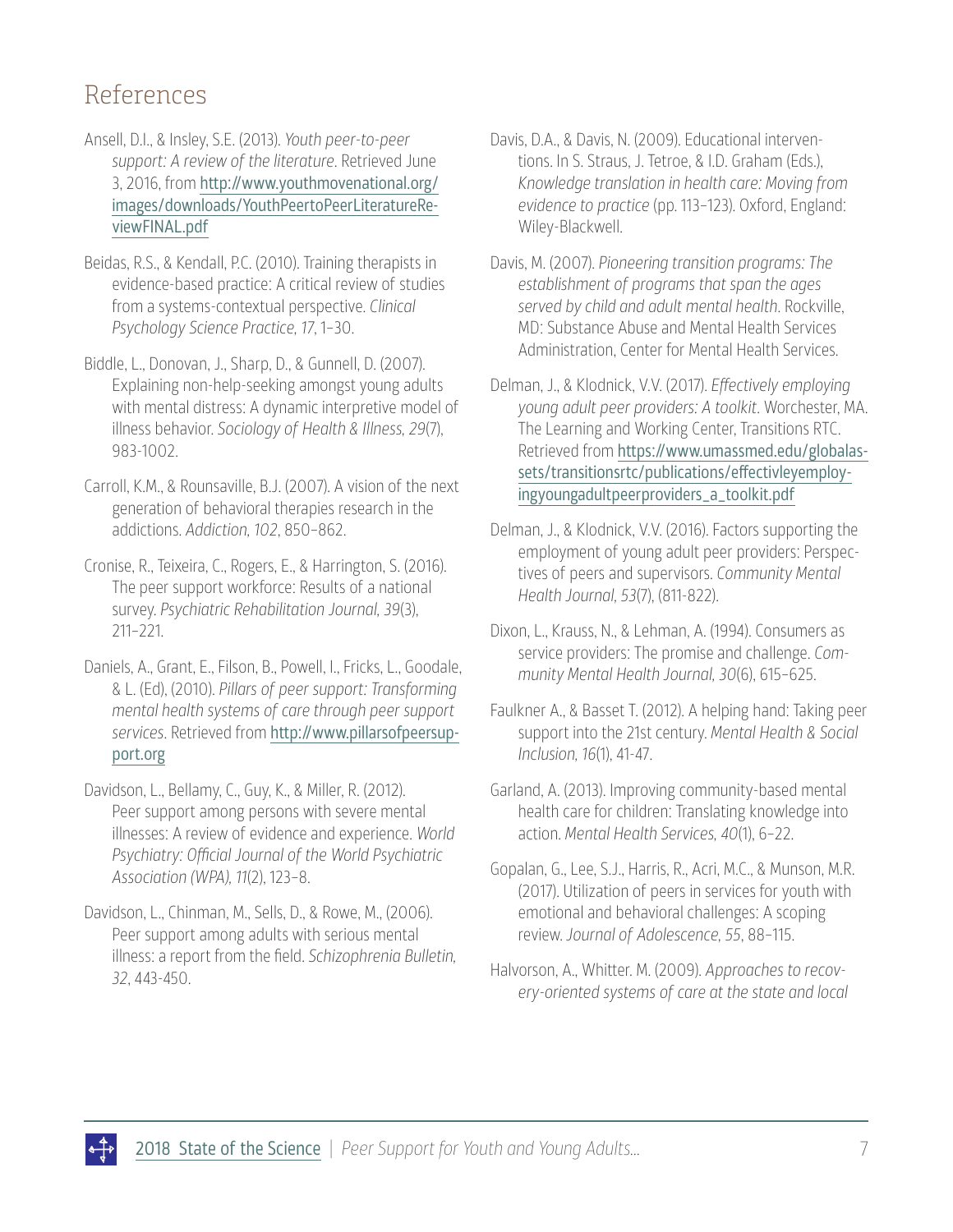*levels: Three case studies*. Rockville, MD: Center for Substance Abuse Treatment, Substance Abuse and Mental Health Services Administration.

- Herschell, A.D., Kolko, D.J., Baumann, B.L., & Davis, A.C. (2010). The role of therapist training in the implementation of psychosocial treatments: A review and critique with recommendations. *Clinical Psychology Review, 30*, 448–466.
- Jivanjee, P., Kruzich, J., & Gordon, L. (2007). Community integration of transition-age individuals: Views of young adults with mental health disorders. *Journal of Behavioral Health Services & Research, 35*(4), 402-418.
- Kemp, V., & Henderson, A.R. (2014). Challenges faced by mental health peer support workers: Peer support from the peer supporter's point of view. *Psychiatric Rehabilitation Journal, 35*(4), 337–340.
- Lloyd-Evans, B., Mayo-Wilson, E., Harrison, B., Istead, H., Brown, E., Pilling, S., … Kendall, T. (2014). A systematic review and meta-analysis of randomised controlled trials of peer support for people with severe mental illness. *BMC Psychiatry, 14*(1), 39.
- Lyon, A.R., Stirman, S.W., Kerns, S.E.U., & Bruns, E.J. (2011). Developing the mental health workforce: Review and application of training approaches from multiple disciplines. *Administration and Policy in Mental Health, 38*(4), 238–53.
- Milne, D., Sheikh, A., Pattison, S., & Wilkinson, A. (2011). Evidence-based training for clinical supervisors: A systematic review of 11 controlled studies. *The Clinical Supervisor, 30*(1), 53–71.
- Myrick, K., & del Vecchio, P. (2016). Peer support services in the behavioral healthcare workforce: State of the field. *Psychiatric Rehabilitation Journal, 39*(3), 197–203.
- Radigan, M., Wang, R., Chen, Y., & Xiang, J. (2014). Youth and caregiver access to peer advocates and satisfaction with mental health services. *Community Mental Health Journal, 50*(2). Advance online publication.
- Rakovshik, S.G., & McManus, F. (2010). Establishing evidence-based training in cognitive behavioral therapy: A review of current empirical findings and theoretical guidance. *Clinical Psychology Review, 30*(5), 496–516.
- Repper, J., & Carter, T. (2011). A review of the literature on peer support in mental health services. *Journal of Mental Health (Abingdon, England), 20*(4), 392-411.
- Research and Training Center for Pathways to Positive Futures. (2013a). *Implementing the peer support specialist role: Providing direct, individualized support in a local program*. Portland, OR: Research and Training Center for Pathways to Positive Futures, Portland State University.
- Research and Training Center for Pathways to Positive Futures. (2013b). *Implementing the peer support specialist role: Youth peer support in Wraparound*. Portland, OR: Research and Training Center for Pathways to Positive Futures, Portland State University.
- Rizzo, J.R., House, R.J., & Lirtzman, S.I. (1970). Role conflict and ambiguity in complex organizations. *Administrative Science Quarterly, 15*(2), 150-163.
- Rogers, E.S., & Swarbrick, M. (2016). Peer-delivered services: Current trends and innovations. *Psychiatric Rehabilitation Journal, 39*(3), 193–196.
- Sholomskas, D.E., Syracuse-Siewert, G., Rounsaville, B.J., Ball, S.A., Nuro, K.F., & Carroll, K.M. (2005). We don't train in vain: A dissemination trial of three strategies of training clinicians in cognitive-behavioral therapy. *Journal of Consulting and Clinical Psychology, 73*(1), 106–115.
- Silver, J., Nemec, P.B., & Hampshire, N. (2016). The role of the peer specialists: Unanswered questions. *Psychiatric Rehabilitation Journal, 39*(3), 289–291.
- Strachan, R., Gowen, L.K., & Walker, J. (2009). *The 2009 national youth summit report*. Portland, OR: Research & Training Center on Family Support and Children's Mental Health.
- U.S. Department of Health and Human Services. (2004). *National consensus statement on mental health*